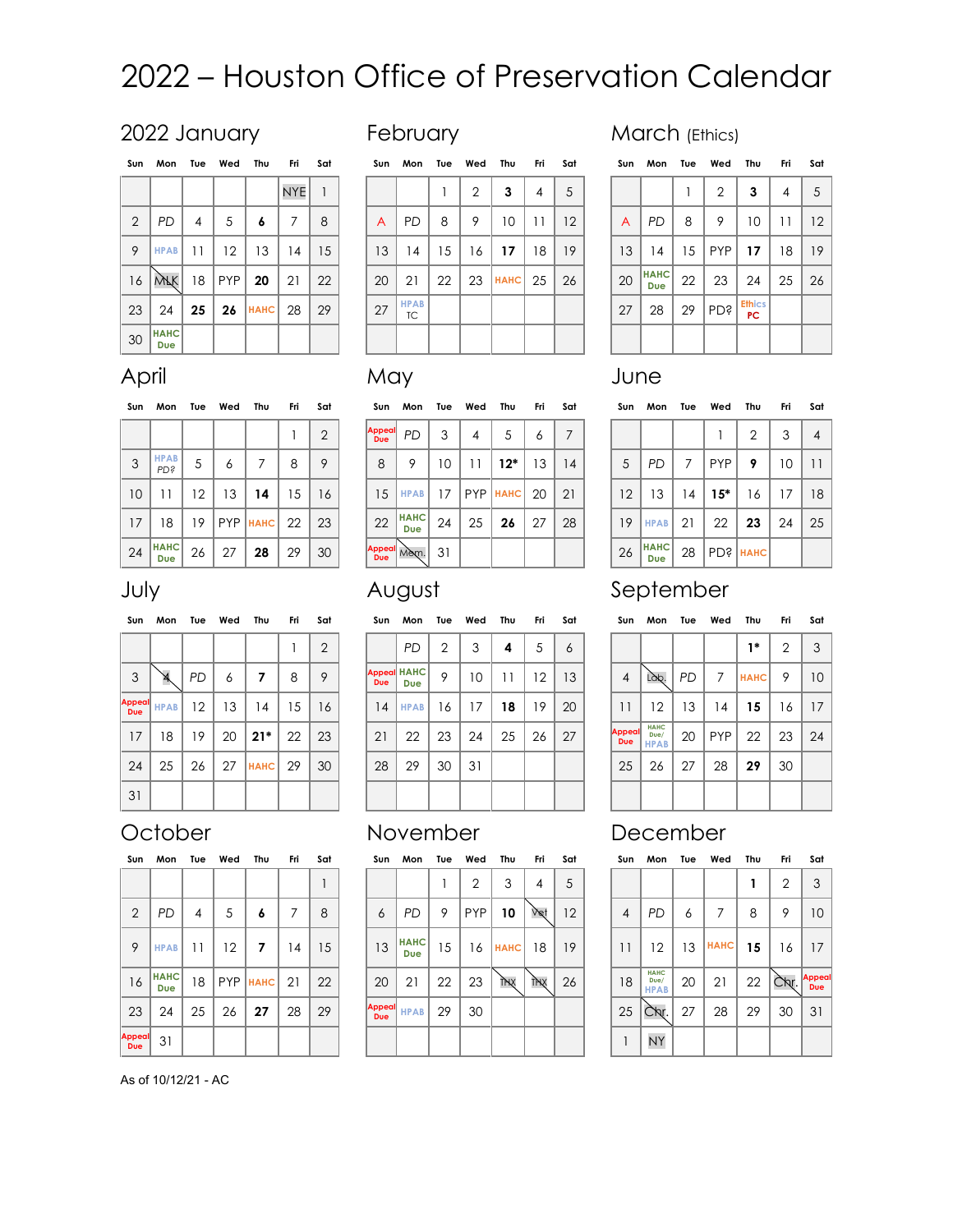# 2022 – Houston Office of Preservation Calendar

### **2022 PD SCHEDULING BASIS**

### **LOCATION:**

City Hall Annex City Council Chambers, Public Level 900 Bagby Street, Houston, TX 77002 plus Microsoft TEAMs virtual option

**30 Minutes:** For in person meetings, group requests (30 minutes) time for set up, and cleanup, in addition to publicly posted scheduled times.

### **TIME RESERVATIONS**

2:30 pm PC (Reserve 2:00-6 pm\*) (\*plus 1-2:30 pm MTFP or as noted) **2:30 pm (not 2 or 3 pm) HAHC (Reserve 2-5** 9 am HPAB (Reserve 8:45- 9:45 am) 3 pm PYP (Reserve 2:45- 3:45 pm) 3:30 pm TC (Reserve 3:15-5:15 pm) 3 pm LP (Reserve 2:30-5 pm) 2:30 pm BAC (Reserve 2:00-5 pm)

### **Historic:**

Tues am before HAHC? - CoA Reviews w/Director, Weekly? What day/time – HOP staff virtual meetings

### **City Scheduling Parameters**

City Holidays 2022 (per City Secretary's office, available on line)

Fri Dec 31 NY observed Jan 17 MLK Sun Apr 17 Easter May 30 Memorial Day Mon July 4 Independence Day Mon Sept 5 Labor Day Fri Nov 11 Veterans Day Nov 24, 25 Thanksgiving and observance Dec 23,26 Christmas observed

### **HTV**

Since HTV and Chamber rooms may be tied up with City business, it may be optimum to avoid conflicting with these dates and times. Daryl Hughes of HTV provided this information on 09.27.21:

- WEDNESDAY a.m.'s: City Council (usually finished by 2 p.m.)
- WEDNESDAYS at 2 p.m.:
- Childhood & Youth Committee (2nd Wednesdays)
- Economic Development Committee (3rd Wednesdays)
- Public Safety & Homeland Security Committee (3rd Wednesdays)
- Quality of Life Committee (4th Wednesdays)
- Mayors Press Conferences: Scheduling of Live Mayor's Press Conferences is unpredictable. It was Wed. or Th. afternoons during COVID 19 pandemic in 2020-2021. Occasionally there are Special Called Council Committee Meetings which don't follow the pattern above.